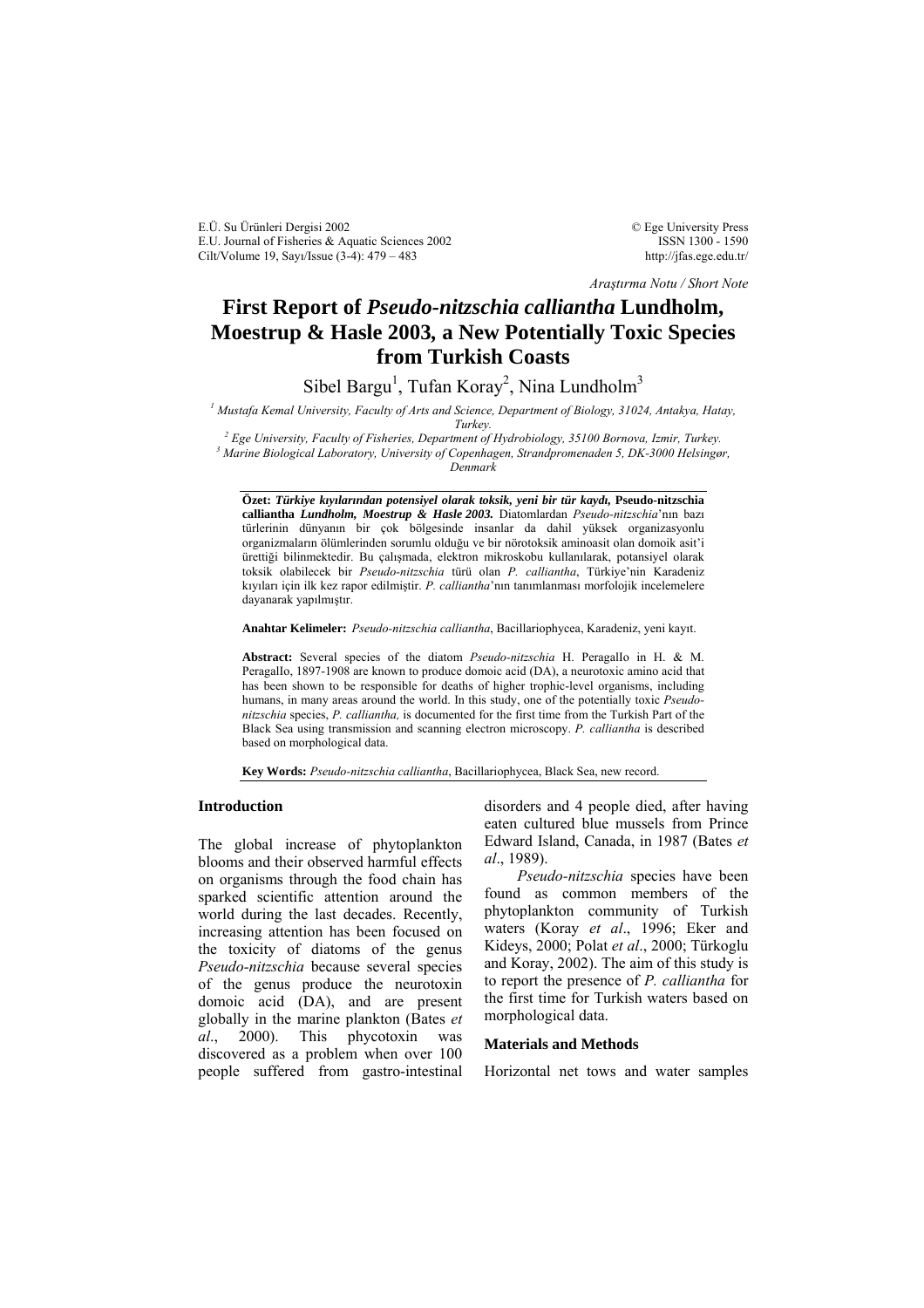were collected during bloom periods of 2000 from a neritic area of the Black Sea (41° 12' 30'' N – 29° 31' 00'' E and 41° 33' 00" N – 36° 00' 00" E) at 0.5 m, using 55µm mesh plankton net. The plankton net samples were fixed with 4% (final concentration) of formaldehyde. Besides light microscopy using phase contrast optic, transmission (TEM) and scanning electron microscopy (SEM) were used to verify the species identity of the members of genus *Pseudo-nitzschia*. Water samples were concentrated onto 1.2 µm pore size isopore polycarbonate membrane filters (Millipore). Salt was removed from samples by rinsing with de-ionized water under low vacuum (150 mm Hg). To remove organic material, saturated  $KMnO<sub>4</sub>$  was added until the filters were covered and the samples were allowed to digest for 15 min. Twelve M HCl (3 ml) was then added to the samples and held for a total of 30 min to complete the oxidation process. Samples were then vacuumed gently and rinsed with deionized water. This process was repeated 2 times. Small drops were pipetted onto copper grids to be examined by TEM. For SEM observations, filters were removed from the filter tubes and fixed on aluminum stubs. Filters were air-dried in a desiccator for 24 h and then mounted onto SEM stubs with double-sided tape and sputter coated with gold palladium. All micrographs were taken with an ISI WB-6 electron microscope at 10 kV.

 *P. calliantha* was identified based on morphological data using characters such as width and shape of the valve, density of fibulae and interstriae, and structural pattern of the poroid hymen.

# **Results**

*Pseudo-nitzschia calliantha* was found as a new species in Turkey based on morphological data.

 Class: Bacillariophyceae Order: Bacillariales

 Family: Bacillariaceae Ehrenberg 1831 Genus: *Pseudo-nitzschia* H. Peragallo in H. & M. Peragallo, 1897- 1908

 *Pseudo-nitzschia calliantha* Lundholm, Moestrup et Hasle

Locality: Black Sea (41° 12' 30" N – 29° 31′ 00″ E and 41° 33′ 00″ N – 36° 00′ 00'' E)

 The appearances of the cells are linear shape in valve view. The width of the valve is 1.3-1.4 µm and the length is 60-63 µm. The number of interstriae is 39-40 and the number of fibulae is 19-20 in 10 µm (Figure 1). Striae are uniseriate with 6 poroids in 1  $\mu$ m (Figure 2A). Each poroid is divided into several sectors arranged in a circle, often with a sector in the middle (Figure 2B).

## **Discussion and Conclusion**

Diatoms are common at the northern shelf of the Black Sea and half of the species are found all - year -round (Tunçer and Fevzioğlu, 1989; Uysal and Sur, 1995; Manjos *et al*., 1998; Eker *et al*., 1999; Türkoğlu, 1999; Türkoğlu and Koray, 2002). *Pseudo-nitzschia pungens*, *P. pseudodelicatissima* and *P. delicatissima* have been found as members of the phytoplankton community in Turkish waters by previous studies (Koray *et al*., 1996, Eker and Kideys, 2000; Polat *et al*., 2000; Türkoglu and Koray, 2002). All three species have been reported to produce domoic acid (DA) elsewhere (e.g. Rhodes *et al*., 1998; Martin *et al*., 1990; Lundholm *et al*., 1997; Adams *et al*., 2000; Pan *et al*., 2001). *Pseudonitzschia calliantha* is now reported for the first time for Turkish waters. The species has previously also been reported in other world waters (Lundholm *et al*., 2003). In addition, this study has contributed to the regional check-list of the microplankton species of Turkish seas (Koray, 2001).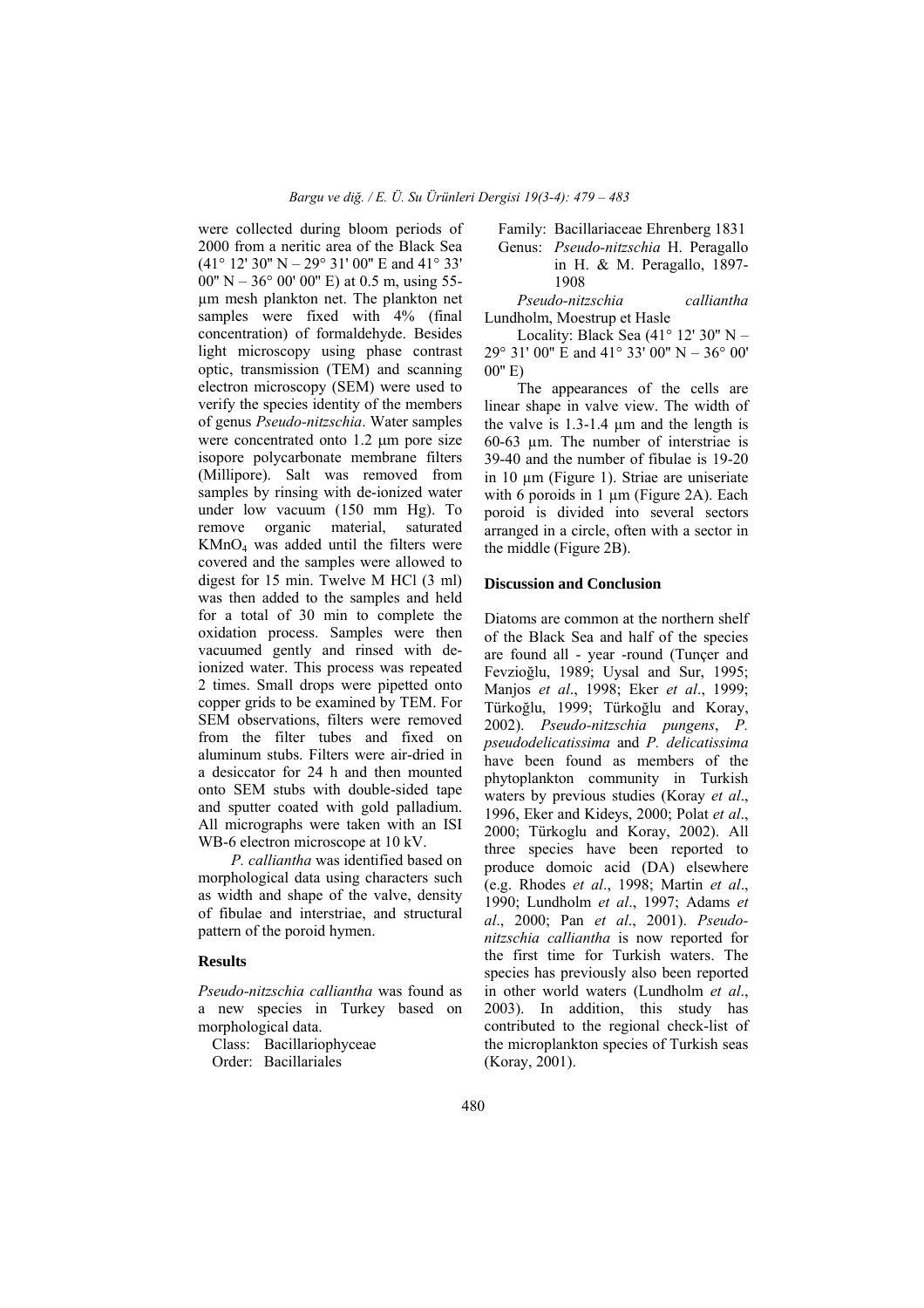*Bargu ve diğ. / E. Ü. Su Ürünleri Dergisi 19(3-4): 479 – 483* 



**Figure 1.** *Pseudo-nitzschia calliantha*, Black Sea, Turkey. SEM micrograph, showing the whole valve. Scale bar is 10 µm.



**Figure 2.** *Pseudo-nitzschia calliantha*, Black Sea, Turkey. TEM micrograph, showing A) part of valve with one row of poroids and central nodule, scale bar is  $1 \mu m$ , B) poroid arrangements (closer look to Figure 2A).

 *Pseudo-nitzschia calliantha* has previously been included in *P. pseudodelicatissima*. Lundholm *et al*. (2003) re-defined *P. pseudodelicatissima* simultaneously described *P*. *calliantha* as a new species. The material

described as toxic in previous references (as *P. pseudodelicatissima*) (Martin *et al*., 1990; Lundholm *et al*., 1997) has been confirmed to belong to *P. calliantha*. reported *P. pseudodelicatissima* species found in the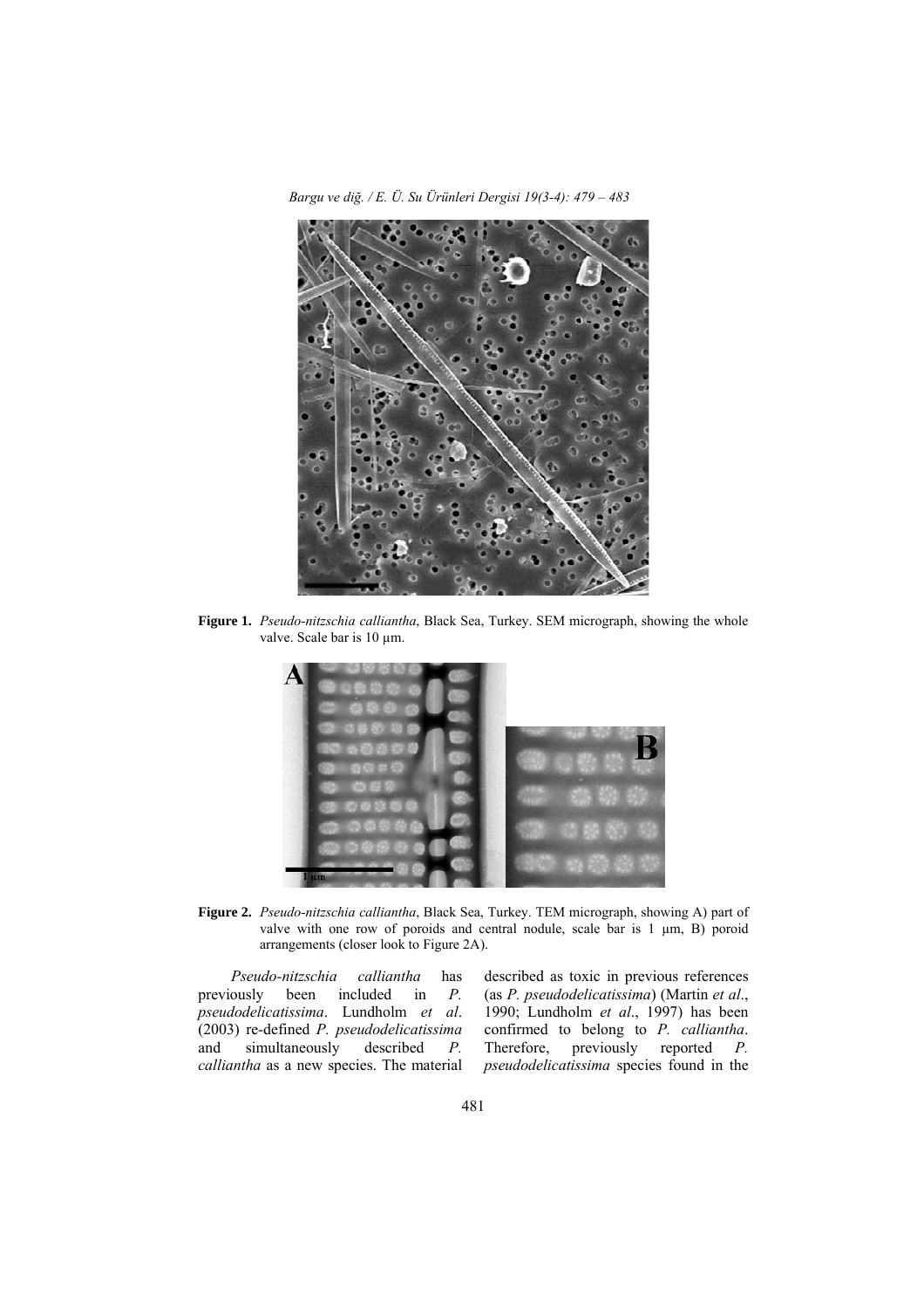Black Sea needs to be re-examined and checked for their correct identity as *P. calliantha* or *P. pseudodelicatissima*.

 Although most species of microalgae are harmless, a few can produce toxins that cause harm, and even death to vertebrate consumers. In addition, the *Pseudo-nitzschia* species, which are known to produce toxin, seem to comprise both toxic and non-toxic strains (e.g. Bates, 2000). Current monitoring programs in Turkey, however, often does not include toxin determinations. Although seasonal patterns of different species of *Pseudonitzschia* are well known (Eker and Kideys 2000; Polat *et al*., 2000; Türkoglu and Koray, 2002), it is clear that toxin monitoring, along with quantitative sampling, needs to be carried out in the future for the Turkish waters.

## **Acknowledgments**

We thank Dr. M. Silver for her financial help for the electron microscopy (EM). We are grateful to Dr. Jonathan M. Krupp for his assistance with the EM analyses.

#### **References**

- Adams, N. G., M. Lesoijng, and V. L. Trainer. 2000. Environmental conditions associated with domoic acid in razor clams on the Washington coast. J. Shellfish Res. 19: 1007-15.
- Bates, S. S., C. J. Bird, A. S. W. de Freitas, R. Foxall, M. Gilgan, L. Hanic, G. R. Johnson, A. W. McCulloch, P. Odense, R. Pocklington, M. A. Quilliam, P. G. Sim, J. C. Smith, D.V. Subba Rao, E. C. D. Todd, J.A. Walter, and J. L. C. Wright. 1989b. Pennate diatom *Nitzschia pungens* as the primary source of domoic acid, a toxin in shellfish from eastern Prince Edward Island, Canada. Can. J. Fish. Aquat. Sci. 46:1203-1215.
- Bates, S. S. 2000. Domoic acid producing diatoms: another genus added! J. Phycol. 36:978-985.
- Eker, E., L. Georgieva, L. Senichkina, and A.

E. Kıdeyş. 1999. Phytoplankton distribution in the western and eastern Black Sea in spring and autumn 1995. ICES Journal of Marine Science, 56 Supplement: 15-22.

- Eker, E. and A. E. Kıdeyş. 2000. Weekly variations in phytoplankton structure of a harbour in Mersin Bay (Northeastern Mediterranean). Turk J. Bot. 24(1):13-24.
- Koray, T., B. Büyükışık, H. Parlak and Ş. Gökpınar.1996. Eutrophication processes ands algal blooms (red-tides) in Izmir Bay. UNEP-MAP Technical Reports Series No: 104, 1-26.
- Koray, T. 2001. A check-list for phytoplankton of Turkish seas. E. Ü. J. Fish. Aqua. Sci., 18(1-2):1-23.
- Lundholm, N., J. Skov, R. G. Pocklington, and Ø. Moestrup. 1997. Studies on the marine planktonic diatom *Pseudo-nitzschia* II. Autecology of *P. pseudodelicatissima* (Hasle) Hasle, based on isolates from Danish coastal waters. Phycologia 36: 381-388.
- Lundholm, N., Ø. Moestrup, G. R. Hasle, and K. Hoef-Emden. 2003. A study of the *Pseudonitzschia pseudodelicatissima / cuspidata* complex (Bacillariophyceae): what is *P. psudodelicatissima*? J. Phycol. 39:797-813.
- Manjos L., E. Mutlu, and E. Eker. 1998. Phytoplankton patches formed along the southern Black Sea coast in spring and summer 1996, p. 151-162. In: L. I. IVANOV and T. OGUZ [eds.], Ecosystem Modelling as a Management Tool for the Black Sea. Vol. 1, Kluver Academic Publishers. Printed in Netherlands.
- Martin, J. L., K. Haya, L. E. Burridge, and D. J. Wildish. 1990. *Nitzschia pseudodelicatissima* – a source of domoic acid in the Bay of Fundy, eastern Canada. Mar. Ecol. Progr. Ser. 67:177-182.
- Pan, Y. P., M. L. Parsons, M. Busman, P. D. R. Moeller, Q. Dortch, C. L. Powell, and G.J. Doucette. 2001. *Pseudo-nitzschia* sp. cf. *pseudodelicatissima-* a confirmed producer of domoic acid from the northern Gulf of Mexico. Mar. Ecol. Prog. Ser.  $220.83 - 92$
- Polat, S., E. Sarıhan, and T. Koray. 2000. Seasonal changes in the phytoplankton of the northeastern Mediterranean (Bay of